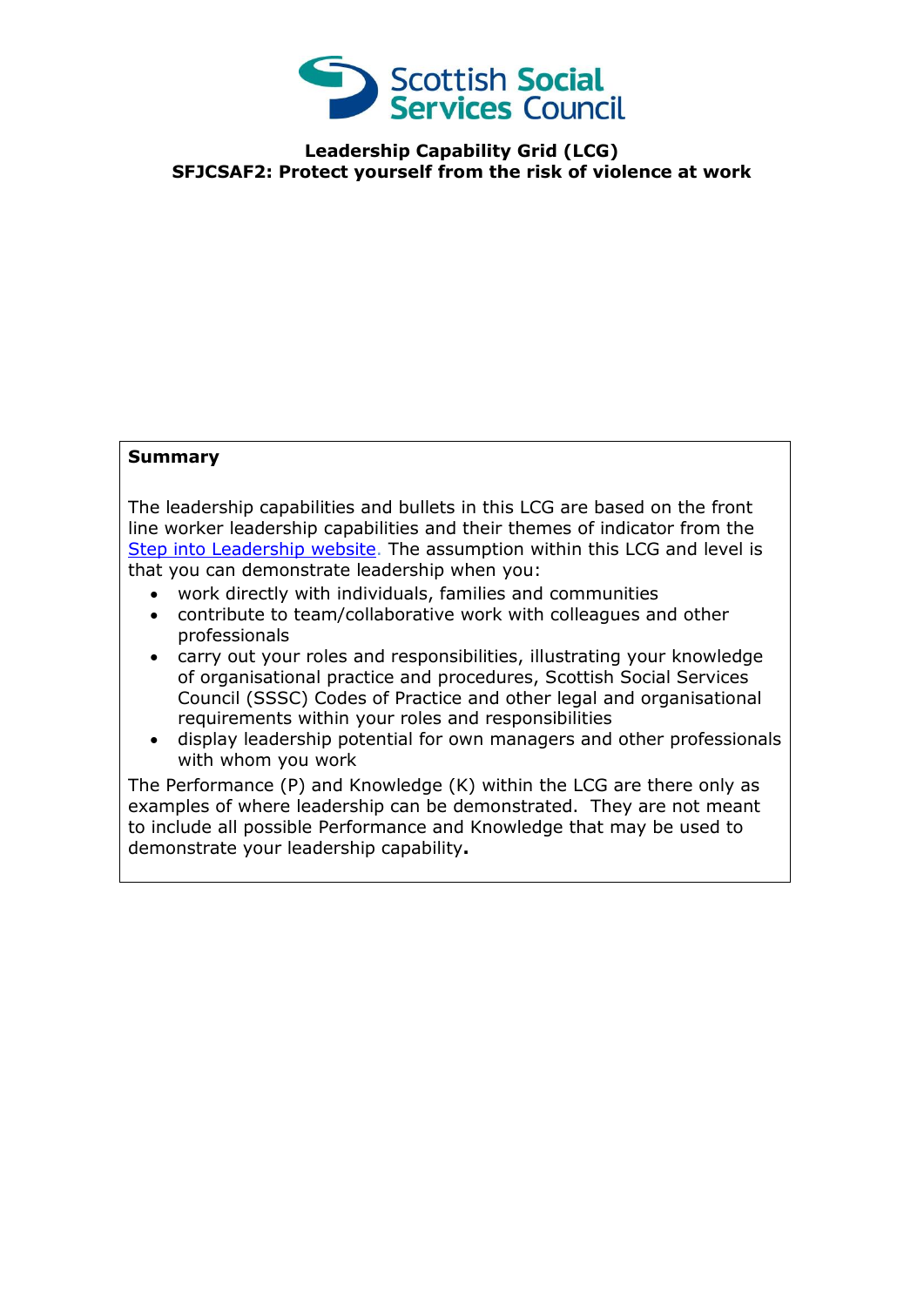

## **Leadership Capability Grid (LCG) SFJCSAF2: Protect yourself from the risk of violence at work**

| Leadership<br>capabilities                 | When protecting yourself from the risk of violence at work you<br>can demonstrate leadership capabilities by:                                                                                                                                                                                                                                                                                                                                                                                                                                                                                                                                                                                                                                                                                                                                                                                                                                              |
|--------------------------------------------|------------------------------------------------------------------------------------------------------------------------------------------------------------------------------------------------------------------------------------------------------------------------------------------------------------------------------------------------------------------------------------------------------------------------------------------------------------------------------------------------------------------------------------------------------------------------------------------------------------------------------------------------------------------------------------------------------------------------------------------------------------------------------------------------------------------------------------------------------------------------------------------------------------------------------------------------------------|
| <b>Vision</b>                              | Providing a vision for individuals, families, communities, colleagues and<br>your organisation when you:<br>See how best to make a difference when actively preparing,<br>undertaking and reviewing activities, supporting individuals (P3, 4, 6,<br>8, 10, 11, 20, 22; K1-7, 14, 15), accessing and using related<br>information $(P1, 2)$ , using observation and feedback $(P9, 10)$ ,<br>seeking advice $(P19)$<br>• Promote social service values when working with individuals ( $P3$ , 4,<br>6, 8, 10, 11, 20, 22; K 1-7, 14, 15), observing and evaluating (P7,<br>9,12), working with others ( $P17-20$ ; K10, 11) and when recording<br>and reporting $(P13, 16)$<br>• See the bigger picture when demonstrating knowledge and practice of<br>organisational, local and national policies and procedures (K1-7, 14,<br>15) reviewing and evaluating activities (P8-12) and identifying and<br>implementing change to activities (P17, 18, 20-22) |
| Self-<br>leadership                        | Displaying self-leadership when you:<br>• Improve own leadership by seeking advice $(P19)$<br>• Demonstrate and promote resilience when adapting practice and<br>overcoming barriers (P8-12; 15, 17-22; K1-5, 10-12)<br>• Challenge discrimination and oppression $(K 1-5)$                                                                                                                                                                                                                                                                                                                                                                                                                                                                                                                                                                                                                                                                                |
| <b>Motivating</b><br>and inspiring         | Motivating and inspiring others when you:<br>• Inspire people by personal example (P3, 4, 8, 10, 11, 17-20, 22; K1-<br>5, 8, 14, 15)<br>• Recognise and value the contribution of others (P3, 4, 6, 8, 10, 11,<br>17; $K10, 11$<br>• Support the creation of a learning and performance culture with<br>individuals and others ( $P8-12$ , 17-20; $K1-7$ )                                                                                                                                                                                                                                                                                                                                                                                                                                                                                                                                                                                                 |
| <b>Empowering</b>                          | Empowering people when you:<br>• Enable leadership at all levels (P3, 4, 8-12, 15, 17, 18, 20-22; K8-9,<br>$16 - 20$<br>• Support the creation of a knowledge and management culture by<br>seeking and providing information to enable understanding (P4, 8-12,<br>17-19; K16-20, 23, 39)<br>• Promote professional autonomy (P5, 6, 8, 10-12, 15; K16-20, 23-25)<br>• Involve people in development and improvement (P8, 10, 11, 17-20;<br>$K16-20)$                                                                                                                                                                                                                                                                                                                                                                                                                                                                                                      |
| <b>Collaborating</b><br>and<br>influencing | Collaborating and influencing when you:<br>• Promote partnership working (P3, 4, 6, 8, 10, 11, 17-20, 22; K11,<br>$14 - 20$<br>• Influence people (P6, 8, 10, 11, 17-20; K11, 14-20)<br>Understand and value the perspectives of others ( $P3$ , 4, 6, 8-11, 17-<br>20, 22; K11, 14-20)                                                                                                                                                                                                                                                                                                                                                                                                                                                                                                                                                                                                                                                                    |